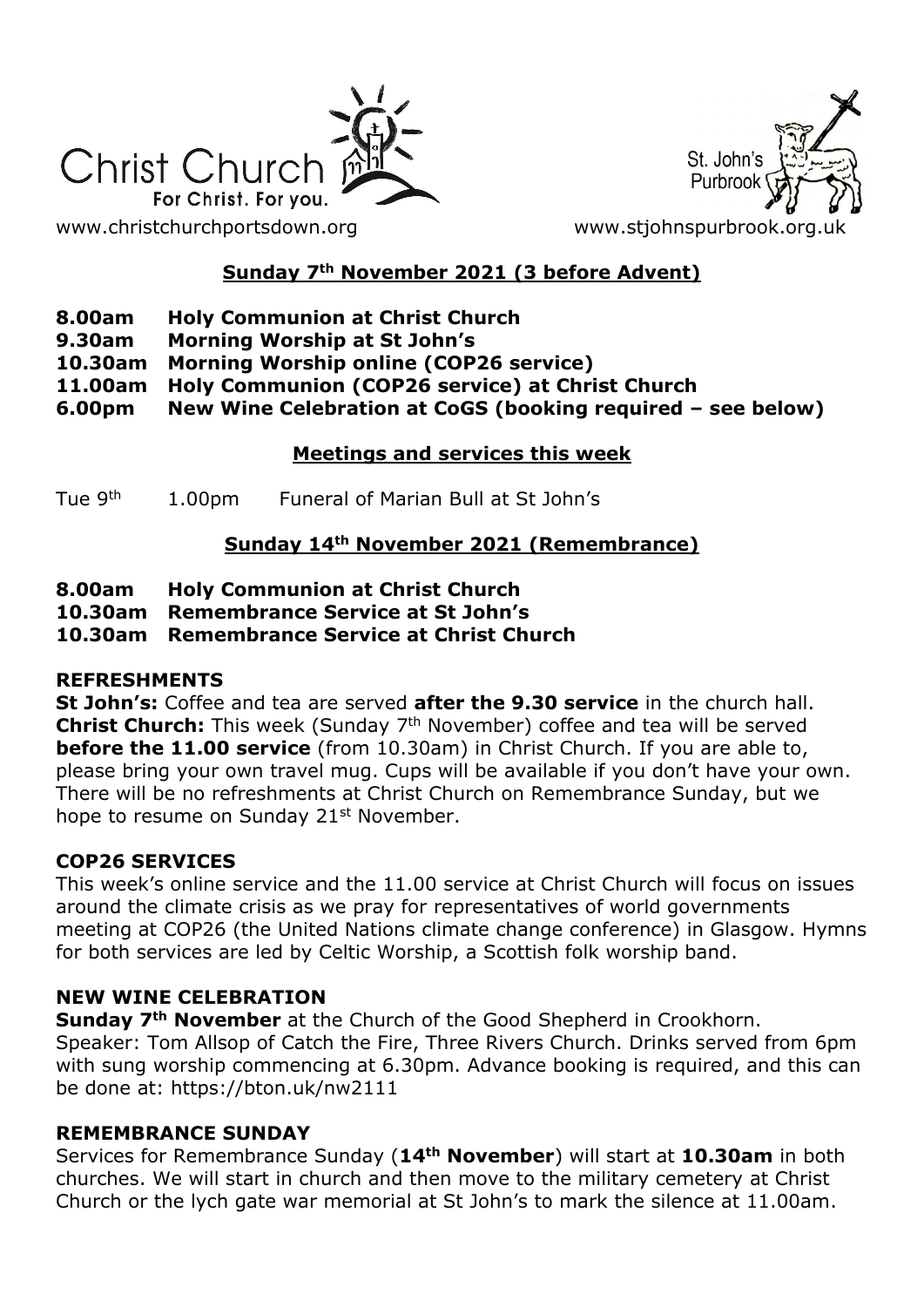# **TEARFUND BIG QUIZ 2021 – NOW ONLINE**

#### **Saturday 20th November** 7.00 pm

Simon and Elizabeth Mitchell will once again be running the Tearfund big quiz night and would love as many of you as possible to join in. This is now going to be online (as last year). If you would like to take part, please get in touch at simon@wardmitchell.co.uk .

# **ADVENT @CHRIST CHURCH**

**Saturday 4th December** 1 till 3pm. Please bring your family, friends and neighbours for a relaxed social afternoon. Entertainment including the Pompey Pluckers and Gospel Road Community Choir; Refreshments and lots to do and make in the Children's Corner. We need contributions please for the Christmas Raffle and a Tombola stall. All items must be new and within date at Christmas. **Also needed: baskets for hampers** (in good condition please). Please bring to any service at Christ Church and give to Karina Golledge or Sheila Gill. Please do not leave anything at the back of the church. We look forward to seeing you.

#### **CHRISTMAS GIFTS**

We are once more collecting Christmas gifts for three local organisations:

**The Roberts Centre:** toys and toiletries for young families

**All Saints Hostel:** toiletries and clothes (e.g. socks, hats, gloves) for young people (aged 16-25)

**The Grange Hostel:** toiletries and clothes (e.g. socks, hats, gloves) for adult males.

All gifts should be new, not wrapped and must have no alcoholic content. They can be brought to either church. Please identify them as 'Christmas Gift' so that they don't get mixed up with items for our Advent event!

# **CLEANING AT ST JOHN'S**

Could you go on the rota to clean St John's Church so that it is ready for our services? Speak to Kim Clayton for more information.

# **MATT GROVE**

Revd Matt is on leave, returning to duty on Monday 8<sup>th</sup> November.

| <b>CONTACTS</b>     |                                            |  |
|---------------------|--------------------------------------------|--|
| <b>Vicar</b>        | Revd Andy Wilson (day off Monday)          |  |
|                     | vicar@christchurchportsdown.org            |  |
|                     | purbrookvicar@gmail.com                    |  |
| Curate              | Revd Matt Grove (day off Saturday)         |  |
|                     | matt.grove@christchurchportsdown.org       |  |
| Churchwarden        | <b>Stephen Anderson</b>                    |  |
| <b>CCP</b>          | stephen.anderson@christchurchportsdown.org |  |
| Churchwarden        | <b>Karina Golledge</b>                     |  |
| <b>CCP</b>          | thegolledges@btinternet.com                |  |
| Churchwarden        | <b>Bill Jeffery</b>                        |  |
| <b>SJP</b>          | purbrookchurch@gmail.com                   |  |
| <b>Hall Manager</b> | Jacqui Wilson                              |  |
| <b>CCP</b>          | hall.manager@christchurchportsdown.org     |  |
| Website             | <b>Matt Doe</b>                            |  |
|                     | webmaster@christchurchportsdown.org        |  |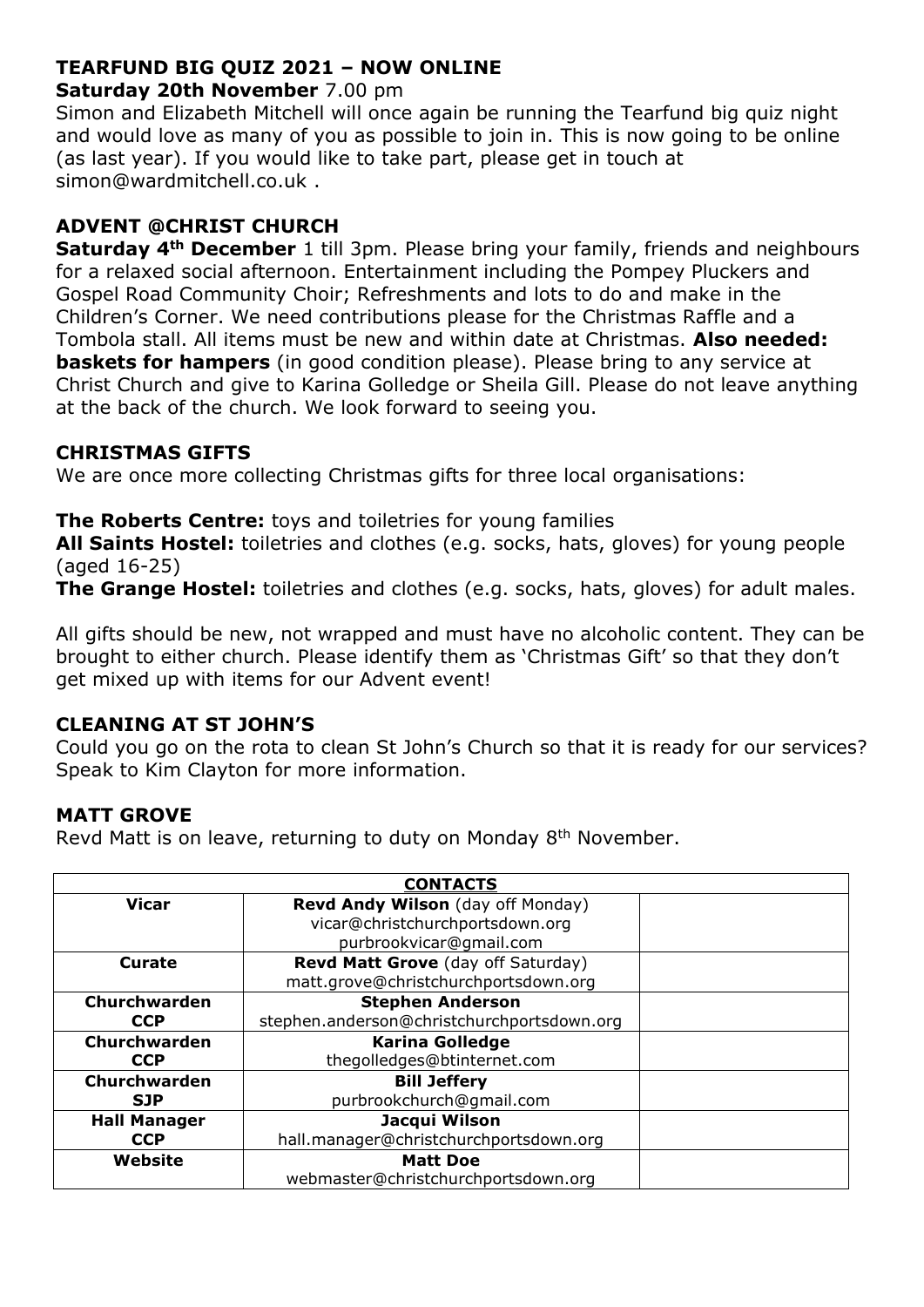### **Sunday 7 November 2021**

3rd Sunday before Advent

### **Collect**

Almighty Father, whose will is to restore all things in your beloved Son, the King of all: govern the hearts and minds of those in authority, and bring the families of the nations, divided and torn apart by the ravages of sin, to be subject to his just and gentle rule; who is alive and reigns with you, in the unity of the Holy Spirit, one God, now and for ever. Amen.

#### **Jonah 3.1–5, 10**

<sup>1</sup> The word of the Lord came to Jonah a second time, saying,  $2'$  Get up, go to Nineveh, that great city, and proclaim to it the message that I tell you.<sup>'</sup> 3So Jonah set out and went to Nineveh, according to the word of the Lord. Now Nineveh was an exceedingly large city, a three days' walk across. <sup>4</sup> Jonah began to go into the city, going a day's walk. And he cried out, 'Forty days more, and Nineveh shall be overthrown!' <sup>5</sup> And the people of Nineveh believed God; they proclaimed a fast, and everyone, great and small, put on sackcloth.

 $10$  When God saw what they did, how they turned from their evil ways, God changed his mind about the calamity that he had said he would bring upon them; and he did not do it.

*This is the word of the Lord. Thanks be to God.*

# **Psalm 62.5–12**

- 5 Wait on God alone in stillness, O my soul; for in him is my hope.
- 6 He alone is my rock and my salvation, my stronghold, so that I shall not be shaken.
- 7 In God is my strength and my glory; God is my strong rock; in him is my refuge.
- 8 Put your trust in him always, my people; pour out your hearts before him, for God is our refuge.
- 9 The peoples are but a breath, the whole human race a deceit;

on the scales they are altogether lighter than air.

- 10 Put no trust in oppression; in robbery take no empty pride; though wealth increase, set not your heart upon it.
- 11 God spoke once, and twice have I heard the same, that power belongs to God.
- 12 Steadfast love belongs to you, O Lord, for you repay everyone according to their deeds.